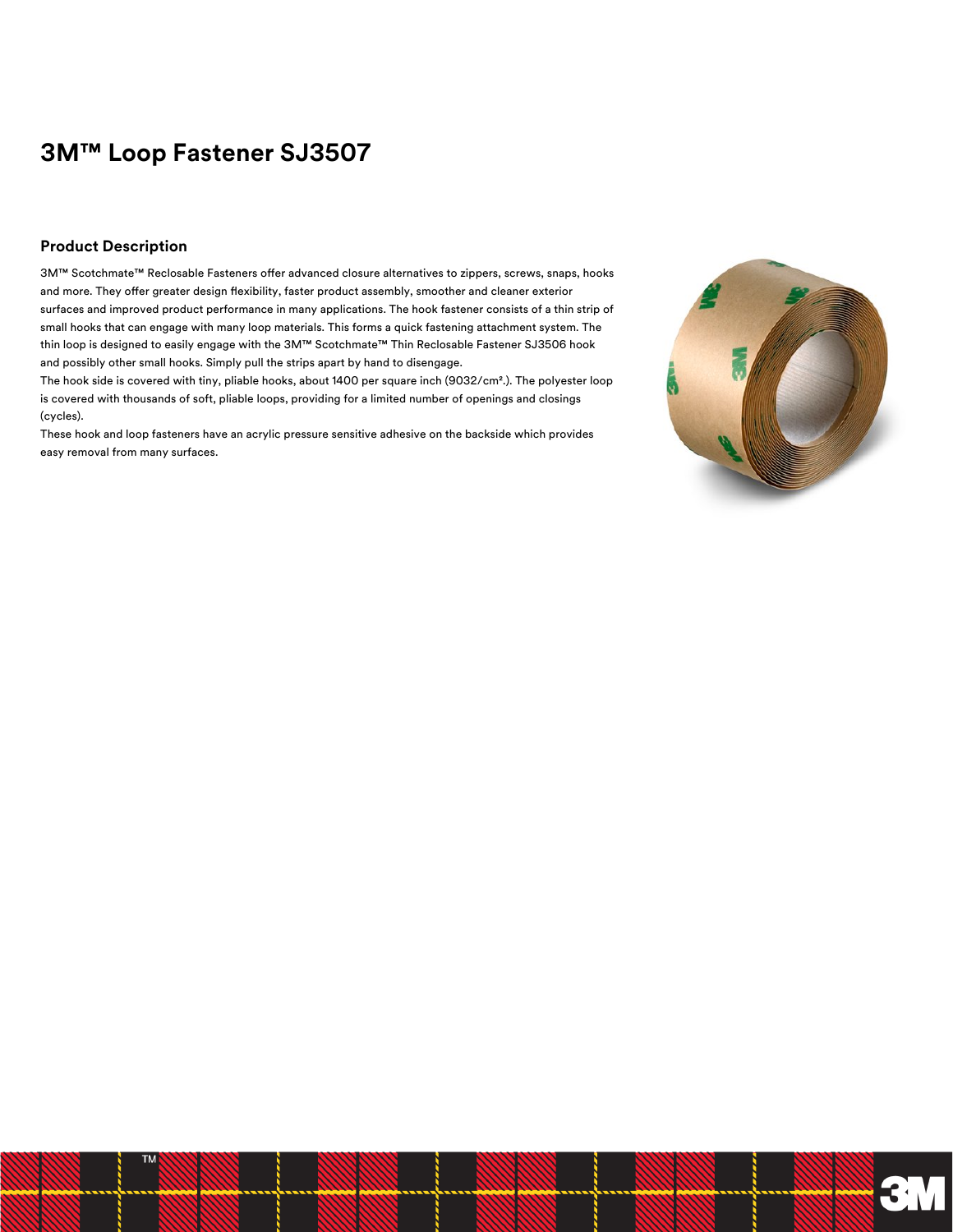### **Technical Information Note**

The following technical information and data should be considered representative or typical only and should not be used for specification purposes.

# **Typical Physical Properties**

| <b>Property</b>            | <b>Values</b>                               |                            |
|----------------------------|---------------------------------------------|----------------------------|
| Color                      | White                                       |                            |
| <b>Thickness Tolerance</b> | $± 15 \%$                                   |                            |
| Liner                      | 83# Polykraft liner with green 3M printing  |                            |
| <b>Extended Liner</b>      | Available on all products widths, except 8" |                            |
| Liner Color                | Brown                                       |                            |
| Weight (Without liner)     | $0.019$ g/cm <sup>2</sup>                   | $0.004$ oz/in <sup>2</sup> |

| <b>Thickness</b> |                  | <b>Test Condition</b> |
|------------------|------------------|-----------------------|
| $0.3 \text{ mm}$ | $12 \text{ mil}$ | Unmated               |
| $0.84$ mm        | 33 mil           | Engaged               |

Property: Thickness

notes: Thickness was measured using a 0.5" diameter pressure foot supporting a 34 gram weight. Actual thickness will decrease when a load is applied or the product is compressed and will increase if a load is removed.

#### **Material**

Fastener: Polyester Adhesive: Acrylic

# **Typical Performance Characteristics**

| <b>Static Tensile</b> | <b>Test Condition</b>  |
|-----------------------|------------------------|
| 10,000 min            | 38°C (100°F)           |
| 10,000 min            | 49°C (120°F)           |
| 10,000 min            | 70°C (158°F)           |
| 10,000 min            | 38°C (100°F)/100% R.H. |

Property: Static Tensile

notes: Holds 1.1lb/in² (77.5 g/cm²) for indicated time and temperature

| <b>Static Shear</b> | <b>Test Condition</b> |
|---------------------|-----------------------|
| 10,000 min          | 38°C (100°F)          |
| 10,000 min          | 49°C (120°F)          |
| 10,000 min          | 70°C (158°F)          |

**Table continued on next page**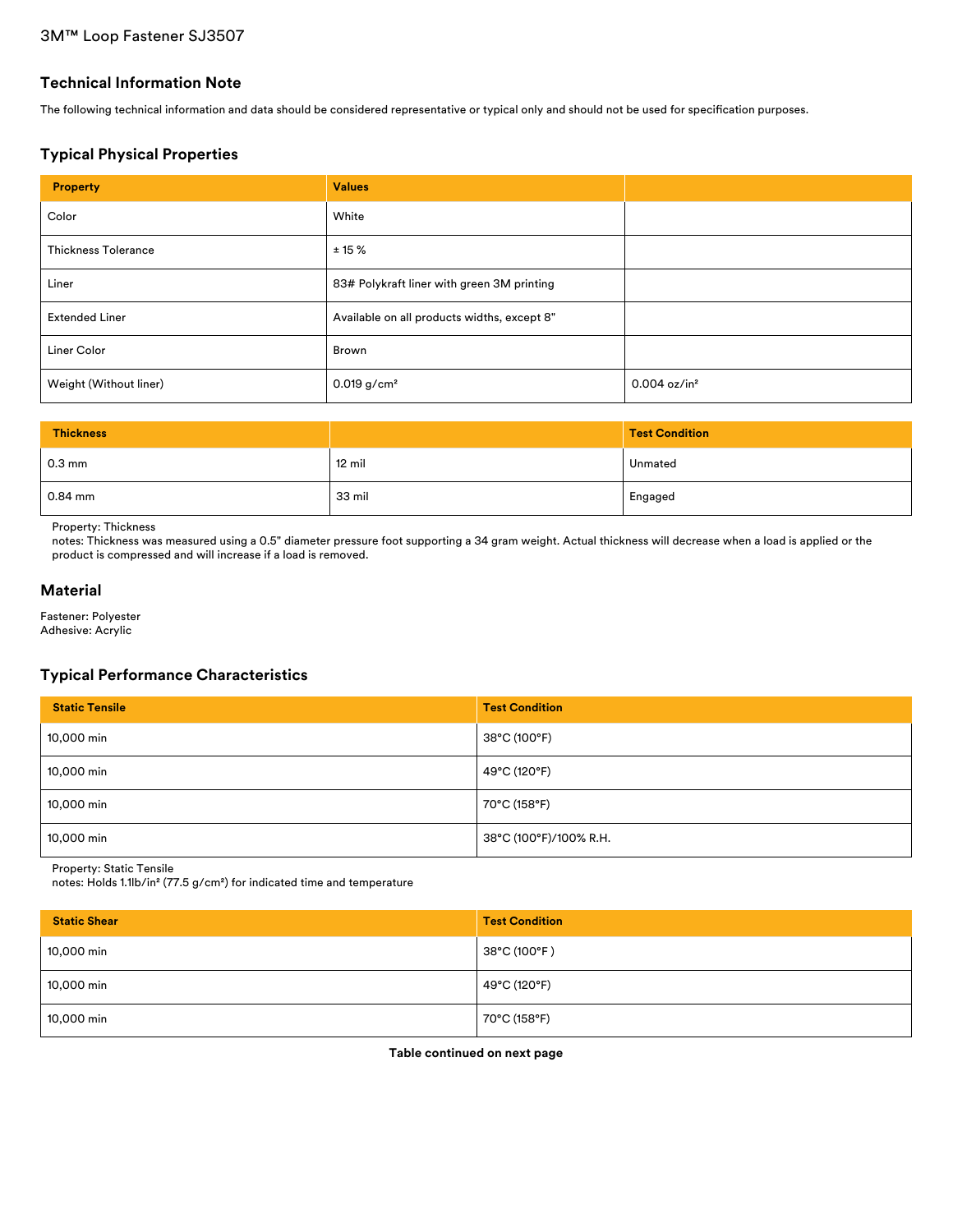# **Typical Performance Characteristics (continued)**

| <b>Static Shear</b> | <b>Test Condition</b>   |
|---------------------|-------------------------|
| 10,000 min          | 38°C (100°F )/100% R.H. |

Property: Static Shear

notes: Holds 1.1 lb/in² (77.5 g/cm²) for indicated time and temperature Long Term Static Load: Conditions such as temperature variations, engagement area, closure pressure and vibrations or side to side movement after engagement or exposure to prolonged periods of moisture, ultraviolet or other environmental factors can affect the closure strength and long term static load performance. Reclosable fasteners may slip or creep in the direction of the static load forces when subjected to static loads at temperatures or weights greater than indicated. The user is responsible for designing the amount of fastening area based upon the specific conditions for the application. Four square inches of fastening area per pound (57.3 sq. cm/kilogram) of static load is suggested as a starting point for such evaluations.

| <b>Property</b>                       | <b>Values</b>              |                            | <b>Substrate</b>      | <b>Notes</b>                                                                                                                                                                                                                                                                                                                                                                                                                                                                                                                                                                                                                                                                                                                                                                        | <b>Method</b> |
|---------------------------------------|----------------------------|----------------------------|-----------------------|-------------------------------------------------------------------------------------------------------------------------------------------------------------------------------------------------------------------------------------------------------------------------------------------------------------------------------------------------------------------------------------------------------------------------------------------------------------------------------------------------------------------------------------------------------------------------------------------------------------------------------------------------------------------------------------------------------------------------------------------------------------------------------------|---------------|
| <b>Dynamic Tensile</b><br>(Engage)    | $< 0.69$ N/cm <sup>2</sup> | $< 1.0$ lb/in <sup>2</sup> | <b>Rigid to Rigid</b> | Engaged with firm pressure and disengaged, peeled<br>or cleaved at the rate of 12 inches (305 mm) per<br>minute.                                                                                                                                                                                                                                                                                                                                                                                                                                                                                                                                                                                                                                                                    |               |
| <b>Dynamic Tensile</b><br>(Disengage) | $1.95$ N/cm <sup>2</sup>   | $2.8$ lb/in <sup>2</sup>   | <b>Rigid to Rigid</b> | Run at 12 inches per minute                                                                                                                                                                                                                                                                                                                                                                                                                                                                                                                                                                                                                                                                                                                                                         |               |
| Dynamic Shear                         | 27.9 N/cm <sup>2</sup>     | $40.5$ lb/in <sup>2</sup>  | <b>Rigid to Rigid</b> | 1" x 1" overlap; engaged with firm pressure and<br>disengaged, peeled or cleaved at the rate of 12 inches<br>(305 mm) per minute.                                                                                                                                                                                                                                                                                                                                                                                                                                                                                                                                                                                                                                                   |               |
| Cleavage<br>Strength                  | 290 N/cm width             | 1.6 lb/in width            | Flexible to Flexible  | System performance tests are determined by<br>measuring the performance of the entire mated<br>reclosable fastener system consisting of two non-<br>anodized aluminum plates joined together with the<br>indicated fasteners. The "T" peel test only measures<br>the closure performance per ASTM D5170 and was<br>not adhered to aluminum panels. The 90° peel has<br>one of the mated fasteners attached to a non-<br>anodized aluminum panel, while the other mated<br>fastener is not attached to an adherend and is<br>disengaged at 90° angle during the peel. Cleavage<br>values are with mated fasteners attached to a non-<br>anodized aluminum panel.<br>Engaged with firm pressure and disengaged, peeled<br>or cleaved at the rate of 12 inches (305 mm) per<br>minute. | ASTM D5170    |

**Table continued on next page**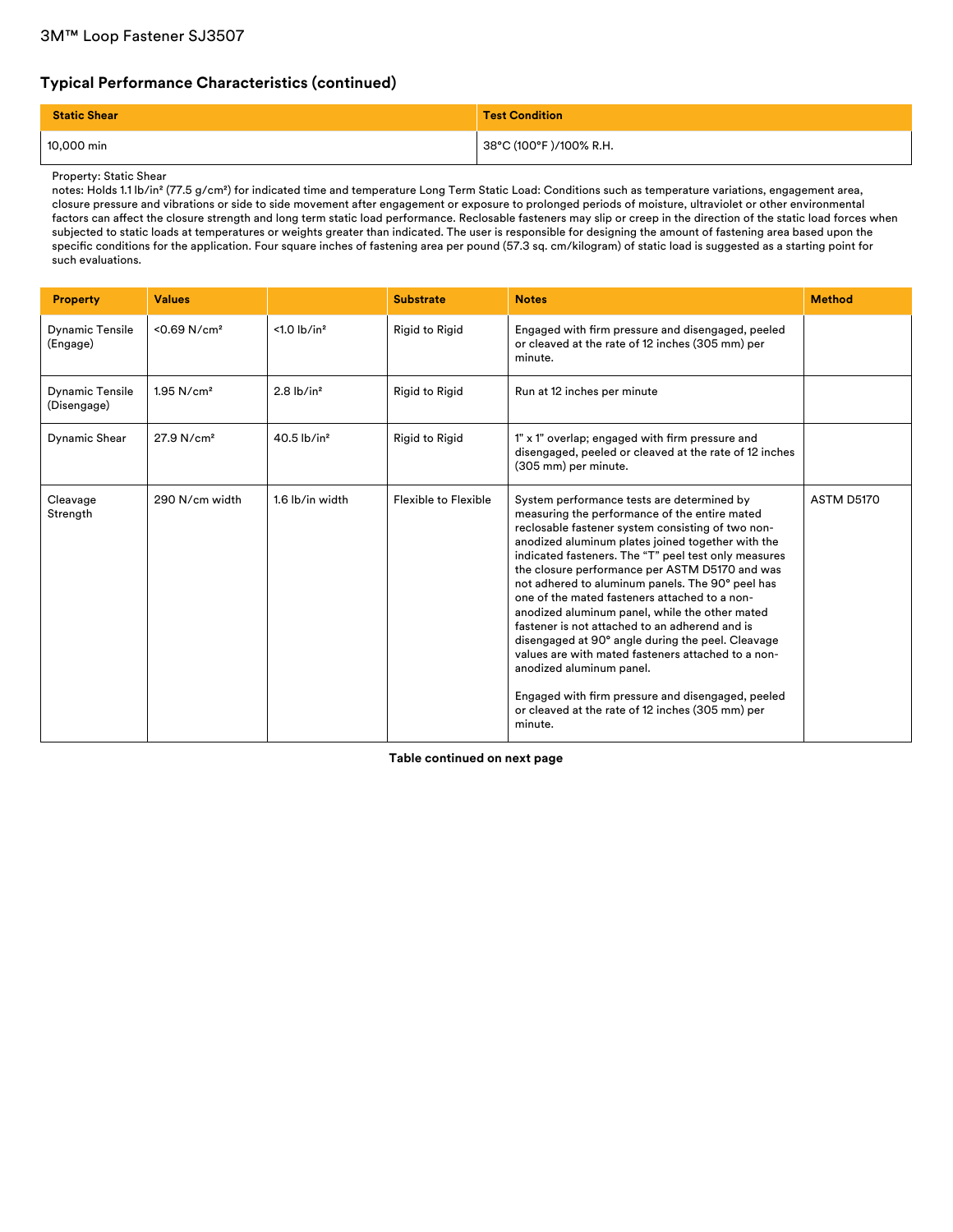# **Typical Performance Characteristics (continued)**

| <b>Property</b>        | <b>Values</b>    |                  | <b>Substrate</b>     | <b>Notes</b>                                                                                                                                                                                                                                                                                                                                                                                                                                                                                                                                                                                                                                                                                                                                                                        | <b>Method</b> |
|------------------------|------------------|------------------|----------------------|-------------------------------------------------------------------------------------------------------------------------------------------------------------------------------------------------------------------------------------------------------------------------------------------------------------------------------------------------------------------------------------------------------------------------------------------------------------------------------------------------------------------------------------------------------------------------------------------------------------------------------------------------------------------------------------------------------------------------------------------------------------------------------------|---------------|
| <b>T-Peel Adhesion</b> | 32 g/cm width    | 0.18 lb/in width | Flexible to Flexible | System performance tests are determined by<br>measuring the performance of the entire mated<br>reclosable fastener system consisting of two non-<br>anodized aluminum plates joined together with the<br>indicated fasteners. The "T" peel test only measures<br>the closure performance per ASTM D5170 and was<br>not adhered to aluminum panels. The 90° peel has<br>one of the mated fasteners attached to a non-<br>anodized aluminum panel, while the other mated<br>fastener is not attached to an adherend and is<br>disengaged at 90° angle during the peel. Engaged<br>with firm pressure and disengaged, peeled or cleaved<br>at the rate of 12 inches (305 mm) per minute.                                                                                               | ASTM D5170    |
| 90° Peel<br>Adhesion   | 590 N/cm width   | 3.3 lb/in width  | Flexible to Flexible | System performance tests are determined by<br>measuring the performance of the entire mated<br>reclosable fastener system consisting of two non-<br>anodized aluminum plates joined together with the<br>indicated fasteners. The "T" peel test only measures<br>the closure performance per ASTM D5170 and was<br>not adhered to aluminum panels. The 90° peel has<br>one of the mated fasteners attached to a non-<br>anodized aluminum panel, while the other mated<br>fastener is not attached to an adherend and is<br>disengaged at 90° angle during the peel. Cleavage<br>values are with mated fasteners attached to a non-<br>anodized aluminum panel.<br>Engaged with firm pressure and disengaged, peeled<br>or cleaved at the rate of 12 inches (305 mm) per<br>minute. | ASTM D5170    |
| Cycle Life             | 10 <sup>10</sup> |                  |                      | Cycle Life is the number of cycles (openings and<br>closings) that the fastener is subjected to while<br>maintaining 50% or greater of the original peel values.                                                                                                                                                                                                                                                                                                                                                                                                                                                                                                                                                                                                                    |               |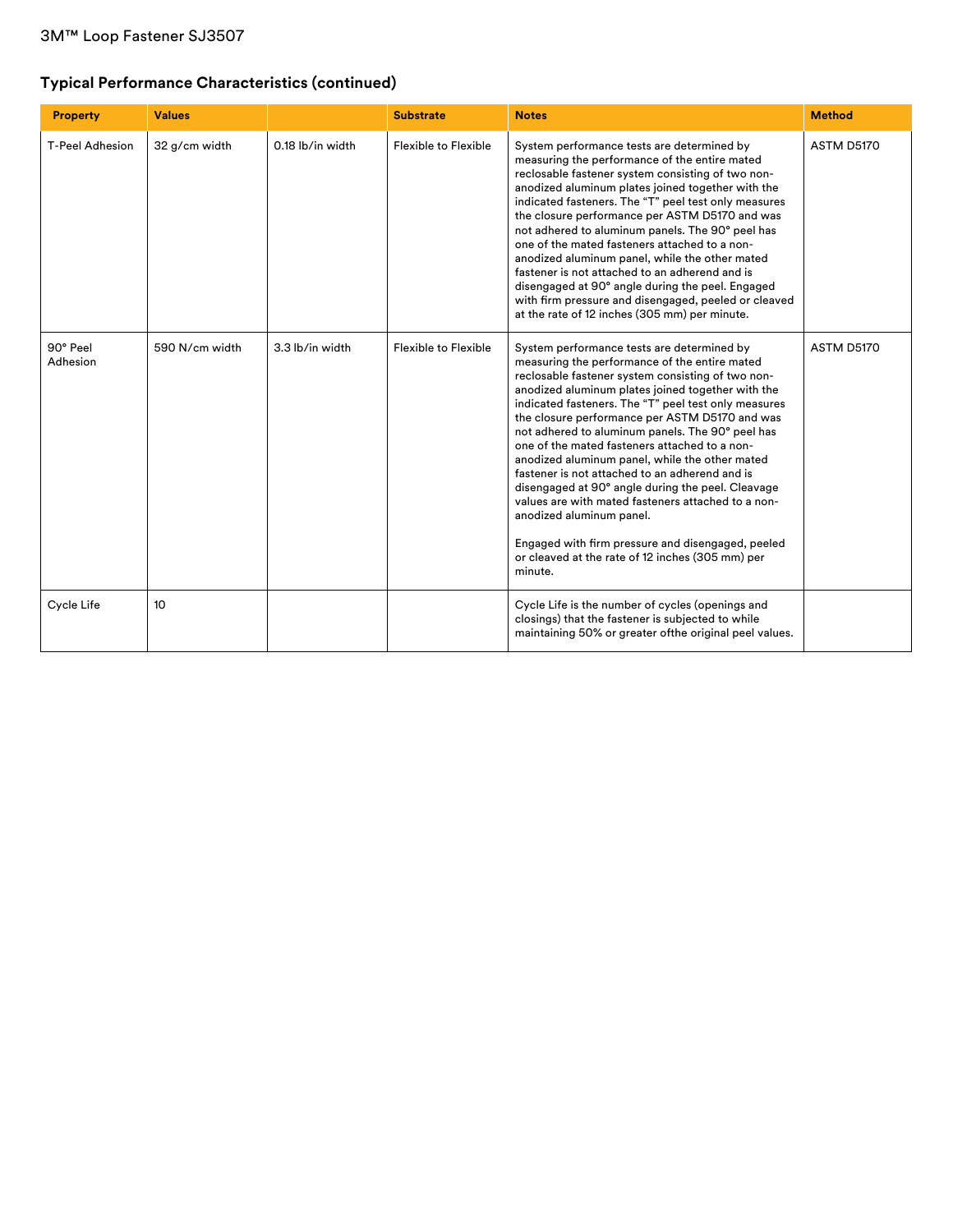# **Typical Environmental Performance**

### **Chemical and Environmental Exposure**

Solvent Resistance: The polypropylene hook and polyester loop resist incidental attack by most common solvents and alkaline solutions. Acid solutions may cause deterioration of the loop. The adhesive on 3M™ Scotchmate™ Thin Reclosable Fasteners SJ3506 and SJ3507 has not been tested after exposure to many common organic solvents and transportation fluids (gasoline, motor oil, etc.).

Plasticizer Resistance: The adhesive on Scotchmate thin reclosable fasteners SJ3506 and SJ3507 has good resistance to plasticizers found in common flexible vinyl and other materials, resulting in retained adhesive strength and performance with time compared to rubber based adhesives. 3M™ Scotchmate™ Reclosable Fasteners SJ3522 and SJ3523 plus many of our 3M™ Dual Lock™ products can also be evaluated to determine if the adhesive performance meets the desired level of plasticizer resistance for the end use applications.

Flammability Resistance: Scotchmate thin reclosable fasteners SJ3506 and SJ3507 will not pass common flammability tests when tested unattached to a adherend. If you need 3M™ Reclosable Fasteners to meet many of the standard flammability tests (such as FAR 25.853, FMVSS-302, ASTM E-162, ASTM E-662, BSS-7239 and others), it is suggested that you refer to the publication selection guide "3M™ Flame Resistant Reclosable Fasteners."

Environmental Effects: Temperatures down to -20°F (-29°C) increases the typical closure strengths. The Scotchmate thin reclosable fasteners SJ3506 and SJ3507 adhesive is formulated to withstand typical indoor conditions of temperature, humidity and ultraviolet exposure conditions. Scotchmate thin reclosable fasteners SJ3506 and SJ3507 have not been tested per performance to typical outdoor environments.

Water (Humidity) Resistance: Closure strength should be minimally affected by high humidity conditions. Our polyester hook and loop Scotchmate and Dual Lock Reclosable fasteners have good resistance to water (humidity). Review the product selection guide 3M™ Scotchmate™ Polyester Hook and Loop Reclosable Fasteners or 3M™ Dual Lock™ Reclosable Fasteners for products with greater resistance of the closure to moisture. Once bonded the adhesive has high resistance to moisture under typical use conditions.

Volatile Outgassing: Volatile outgassing, as per ASTM E595, is one important test in determining the suitability of materials for usage within spacecraft. Generally products with acrylic or no adhesive have lower volatile outgassing values. Scotchmate thin reclosable fasteners SJ3506 and SJ3507 have not been tested to ASTM E595. Products tested at the Goddard Space Flight Center can be found at the following web site: http://outgassing.nasa.gov/

Sterilization/Autoclaving: Scotchmate thin reclosable fasteners SJ3506 and SJ3507 have not been tested to performance after gas or steam sterilization, or autoclaving.

Washing and Dry Cleaning: Washing or dry cleaning of these products is not recommended due to the potential for adhesive softening that could transfer adhesive residues to other materials, or reduce long term performance.

Fungus Resistance: Scotchmate thin reclosable fasteners SJ3506 and SJ3507 have not been tested for growth rates of common fungal organisms.

Static Discharge: Scotchmate thin reclosable fasteners SJ3506 and SJ3507 have not been tested for static charge released during liner removal, closure opening nor adhesive removal from the adherend once a fastener has been applied. If your application requires use of these fasteners in areas where static discharge is of a concern, the fasteners should be tested under expected use conditions.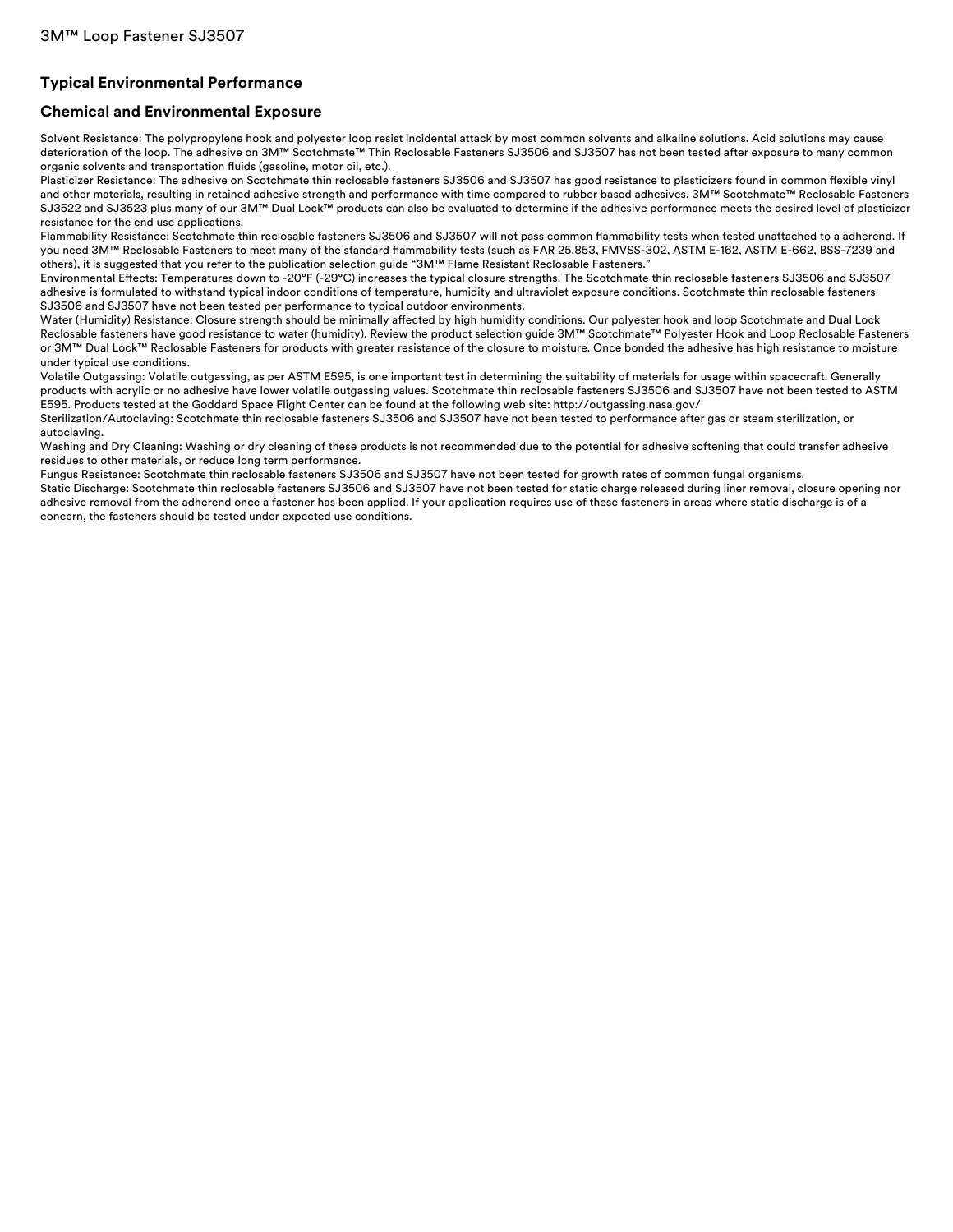# **Handling/Application Information**

# **Application Ideas**

Scotchmate thin reclosable fasteners SJ3506 and SJ3507 can provide a firm adhesive bond to a wide variety of surfaces, including, but not limited to those listed below. Because product performance will depend on actual conditions within any specific application, it is essential that the user evaluate the 3M product to determine whether it is fit for a particular purpose and suitable for the user's method of application.

|                                |                             | <b>Plastics</b>  |       |
|--------------------------------|-----------------------------|------------------|-------|
| Sealed Wood                    | Bare and painted Metal      | Acrylic          | ABS   |
| Glass                          | Rigid PVC (Kydex®, Sintra®) | Polycarbonate    | Polys |
| Laminates                      | Bare and painted brick      | Flexible & Rigid | Vinvl |
| Closed cell polyethylene foams |                             | Polypropylene    | Poly  |
| Display graphics               |                             |                  |       |

Scotchmate thin reclosable fasteners SJ3506 and SJ3507 may be useful for:

- Attaching Exhibit and Display Graphics
- Hook engaged to loop fabrics
- Anti-scratch surface (loop)
- Attaching lightweight items to vertical fabrics (hooks)
- •Vibration and sound dampening control
- •Temporary securing protective foam

### **Directions for Use**

The following information is intended to assist the designer considering the use of adhesively coated 3M™ Scotchmate™ Thin Reclosable Fasteners. System product performance depends upon a number of factors, including the fastener (material, adhesive, and area), application method, adherend surface characteristics (material, texture and cleanliness), environmental conditions (moisture, ultraviolet and temperature exposure) plus the time it is expected to support a given load. Because many of these factors are uniquely within the user's knowledge and control, it is required that the user evaluate the 3M product to determine whether it is fit for a particular purpose and suitable for the user's method of application and desired end use.

Design Considerations: As a general rule, four square inches of fastener area per pound (57.3 square centimeters per kilogram) of static load to be supported is suggested as a starting point for evaluation. More or less area may be needed depending on specific conditions or end use applications.

Rounding the corners, slightly recessing the product into the adherend or providing raised edges around the reclosable fastener can reduce the possibility of edge lifting and improve the overall appearance of the fastener on the finished product. Mechanically securing the corners of the fastener with rivets, staples, screws, etc. may also reduce the possibility of edge lifting, but may reduce the closure performance.

The two most common techniques for attaching 3M™ Scotchmate™ Reclosable Fasteners to various surfaces are summarized on page 5. Complete details on techniques and options for attaching 3M™ Scotchmate™ or Dual Lock™ Reclosable Fasteners are available in the technical bulletin "Attachment of 3M™ Scotchmate™ and Dual Lock™ Reclosable Fasteners".

1) Pressure Sensitive Adhesive attachment: The use of pressure sensitive adhesives eliminates or reduces the need for sewing, solvent activation, dielectric or ultrasonic bonding or bulk adhesive bonding. This can result in simplicity and lower installation costs. Pressure sensitive adhesive products can be applied manually or automatically using a variety of equipment choices. Contact your 3M sales representative or 3M authorized distributor to discuss automated equipment options. Adherend Surface Preparation: Highly textured adherend surfaces may reduce the ultimate adhesion levels and care should be given to minimize the surface texture or roughness. Adhesive backed 3M™ Scotchmate™ Reclosable Fasteners should be applied to surfaces that are clean, dry and free of oil, grease, dust, mold release agents or surface contaminants that could reduce adhesion. It is recommended to remove any surface contaminants that may reduce adhesion by using a method suited for the type and quantity of surface contaminants present.

Note: It is important the customer follow all manufacturer's precautions and directions for use as well as any specific government regulations or customer requirements for the method(s) used to remove any contamination on the surface of the adherend or preparing the surface for attaching the fastener(s). In exceptional cases, especially when removing silicone mold release agents or on rough, porous surfaces, it may be necessary to lightly abrade the surface, use an adhesion promoter or a surface sealer to optimize the adhesive bond to the adherend. The selection of abrasion, priming or sealing methods will depend upon the adherends and the environmental conditions the product will be exposed to during use.

Polystyrene Vinyl Plasticized plastics Polyethylene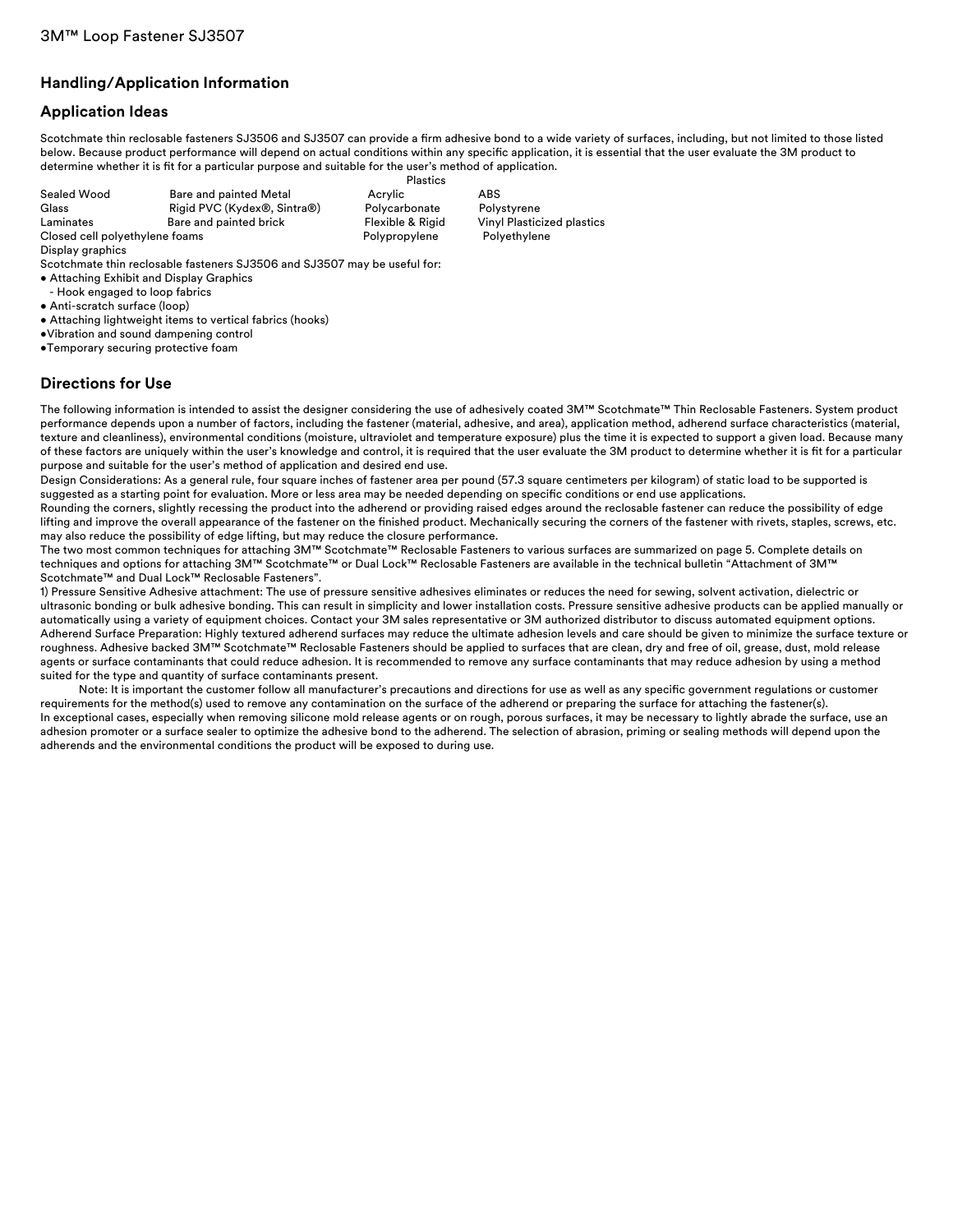# **Handling/Application Information (continued)**

Attachment Procedure: To obtain an optimum bond to any surface, both the fasteners and the target surfaces should have equilibrated for a minimum of 1 hour at temperatures between 68°F (20°C) to 100°F (38°C) before application. The liner protecting the adhesive is removed and preferably without touching the adhesive, the fastener is applied to the adherend to obtain initial surface contact between the adhesive and adherend. Exposure of the adhesive to ambient conditions without the protective liner, before applying to the surface, should be minimized as initial adhesive tack may decrease. Flexible adherends should be lying on a hard flat surface so as to permit uniform adhesive contact with the surface. Use of a rubber hand roller, press platen or similar device is recommended to ensure full adhesive contact with the adherend surface. Approximately 4.5 pounds of force per square inch (310 grams per square centimeter), is recommended to increase adhesive contact, improving bond strength. For all adhesive applications, it is important to ensure that the edges are rolled down to reduce the change of edge lifting.

Dwell Time before Handling or Applying a Load: Parts with properly chosen and applied pressure sensitive adhesive reclosable fasteners can be handled immediately. As the adhesive further wets-out the adherend surface, adhesive bond strength increases after application with time, pressure and/or temperature. Once attached to the adherend, a 1-day minimum dwell time is recommended before applying a load or disengaging these Scotchmate reclosable fasteners. This dwell time is important for achieving a firm adhesive bond before applying a load or using. The adhesive on 3M™ Scotchmate™ Thin Reclosable Fasteners SJ3506 and SJ3507 achieves approximately 50% of the ultimate bond strength within 1 hour, 90% after 1 day and the ultimate bond strength of properly applied fasteners is obtained within 3 days at 72°F (22°C) and 50% relative humidity. Primers or adhesion promoters may reduce the time required to achieve the ultimate bond strength.

2) Mechanical Attachment: 3M™ Scotchmate™ Thin Reclosable Fasteners SJ3506 and SJ3507 may also be mechanically attached to difficult to adhere to surfaces such as textured plastics and wood by using staples. The head of the staple should be flat and large enough to resist pull through when the fastener is disengaged. The head of the standard staples may interfere with (dis)engagement properties, thus compromising the overall closure system performance.

The use of resin coated chisel divergent staples appear to provide excellent attachment to thick sections of soft and hardwood substrates.

### **Storage and Shelf Life**

Twenty four months from date of manufacturing when stored in original packaging at 72°F (21°C) and 50% relative humidity.

# **Family Group**

|                                                     | SJ3506                                         | <b>SJ3507</b>                                  |
|-----------------------------------------------------|------------------------------------------------|------------------------------------------------|
| Thickness (mm)<br><b>Test Condition:</b><br>Unmated | 0.59                                           | 0.3                                            |
| Thickness (mm)<br><b>Test Condition:</b><br>Engaged | 0.84                                           | 0.84                                           |
| Color                                               | White                                          | White                                          |
| Material                                            | Fastener: Polypropylene                        | Fastener: Polyester                            |
| Liner                                               | 83# Polykraft liner with<br>green 3M printing  | 83# Polykraft liner with<br>green 3M printing  |
| <b>Extended Liner</b>                               | Available on all products<br>widths, except 8" | Available on all products<br>widths, except 8" |
| Liner Color                                         | Brown                                          | Brown                                          |